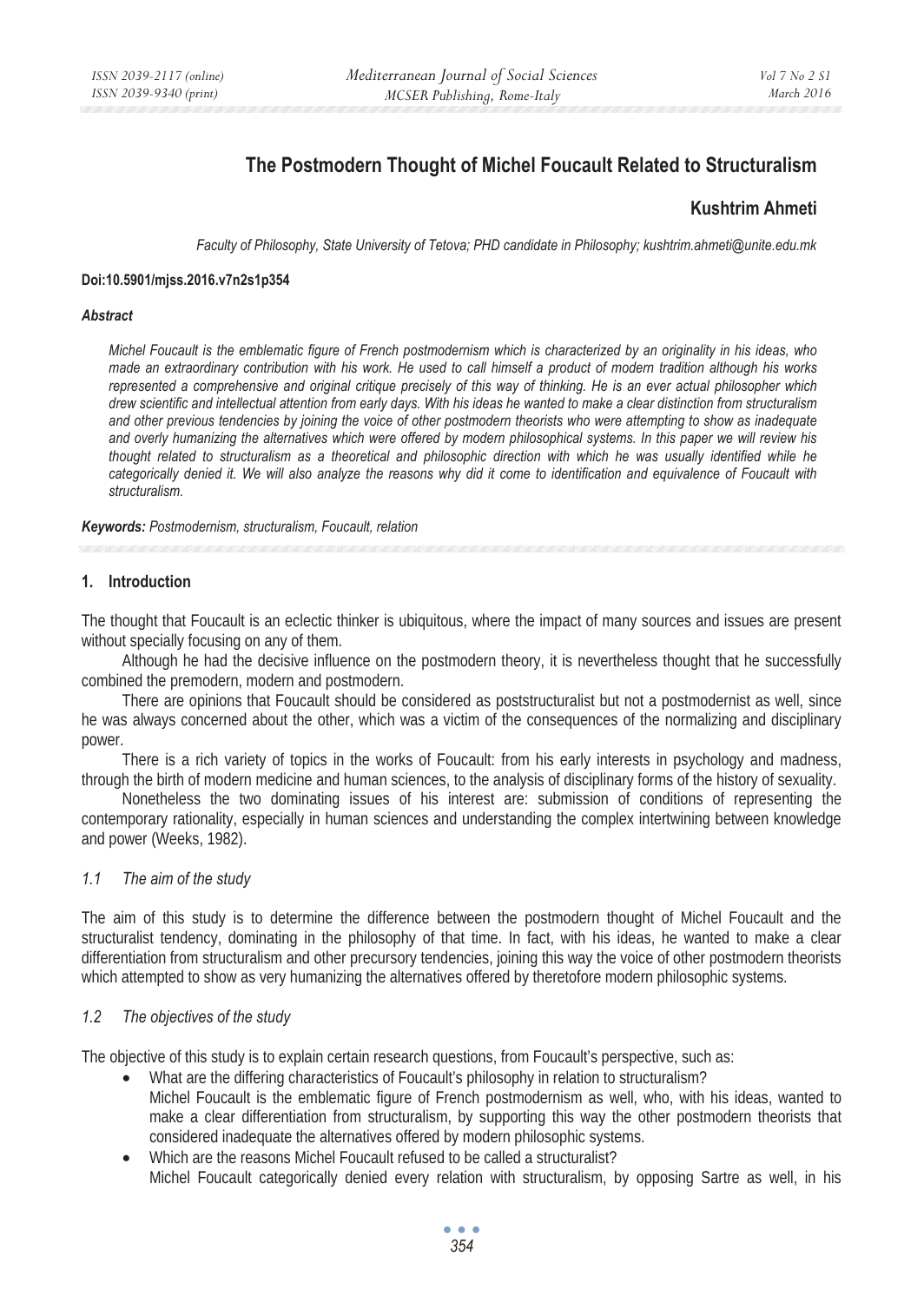attempt to categorize him with Lévi-Strauss, Althusser, Dumézil, by declaring that "we haven't noticed that such a unity exists".

Is there a relation between structuralism and Foucault's thought?

Although he publicly reacted against the equivalence with structuralism, yet there were such appraisals that did not consider them as incidental: what joined Foucault and structuralism was the desire to suppress the subjective consciousness and instead to research "the positive unconscious knowledge", the hidden and structured imperative such as language, where the social forms are built.

# *1.3 Research methodology*

By the hermeneutic interpretation used in this research we aim to focus on the issue of meaning interpretation, a typical qualitative interpretation which is based on the assertion that by every interpretation, the researcher constitutes reality since it is more than clear that meanings can be interpreted from certain perspectives, practices, points, regardless of whether it is about personal views related to gathered data from subjects included in the research.

The analysis and interpretation will be conducted through the technique of content analysis – data reduction by systematic categorization-identification and the objective of characteristics of messages given before or the technique of reducing any kind of qualitative material in order to identify certain consistent meanings.

# **2. Foucault's Classification in Structuralism and His Objections**

Michel Foucault categorically denied every relation to structuralism by opposing different classifications that listed him among structuralists:

"In France, some half-witted 'commentators' persist in labeling me a 'structuralist'. I have been unable to get it into their tiny minds that I have used none of the methods, concepts, or key terms that characterize structural analysis" (Foucault, 1973).

In this direction he opposed Sartre as well, in his attempt to place him at the same categorization with Lévi-Strauss, Althusser, Dumézil, by declaring that "we haven't noticed such a unity exists".

In the conclusion of "The archaeology of knowledge" he will write: "So I did not wish to carry the structuralist enterprise beyond its legitimate limits. And you must admit that I never once used the word 'structure' in '*The order of things'" (Foucault, 2002).*

While in "Answer to a question" he will determine the archaeological approach by clearly dividing it from the structuralist one: "To investigate not the laws of construction of discourse as is done by those who use structural methods, but its conditions of existence" (Foucault, 1968), while in a footnote of the same work he asks "Shall I once more specify that I am not something that is called structuralist?".

 "It is up to those who use the same label 'structuralist' to refer to diverse works to say to what extent we are structuralists. You know the riddle: what is the difference between Bernard Shaw and Charlie Chaplin? There is no difference, because they both have beards, except for Chaplin, of course! (Foucault, 1969).

Even Claude Lévi–Straus, the well known representative of structuralism considered that Foucault was right when refusing this equivalence since his works were by no means close to structuralism and that the whole quarrel about a group of researchers was a fashionable but yet a temporary phenomenon.

In another case he will name it an imported movement by the east through Jacobson who was a Russian and formalists and that the whole Stalinist tradition had managed to oppress it precisely at the place where it was created.

"When in 1968 in Hungary, he went to lecture, everything went great, there were many listeners, until one day he wanted to talk about structuralism. The rector of the university said this lecture should be definitely held in his office, in front of a limited group because it is very difficult for students. What has prompted this much fear of that word, of those topics, of that idea was Foucault wondering" (Eribon, 2014).

This persistent refusal toward structuralism is probably primarily related to what had Dumézil done in the early 60s, with a desire to reformulate his theoretical approach in a new context and the Althusser's approach in early 70s which is related to the general politicization after 1968, when, joined by many others, they left structuralism in order to respond to the voice of the street, starting from Deleuze, who from the Logic of understanding will pass on to Anti – Oedipus, twisting his viewpoint in structural psychoanalysis, to Foucault who by a radical movement also passed from "The archaeology of knowledge" to the "Discipline and punish" (Eribon, 2014).

"Structuralism, from one side, is a productive method on specific fields such as linguistics, history of religions or ethnology, while on the other side stands structuralism which would be the activity by which the theorists, not specialists,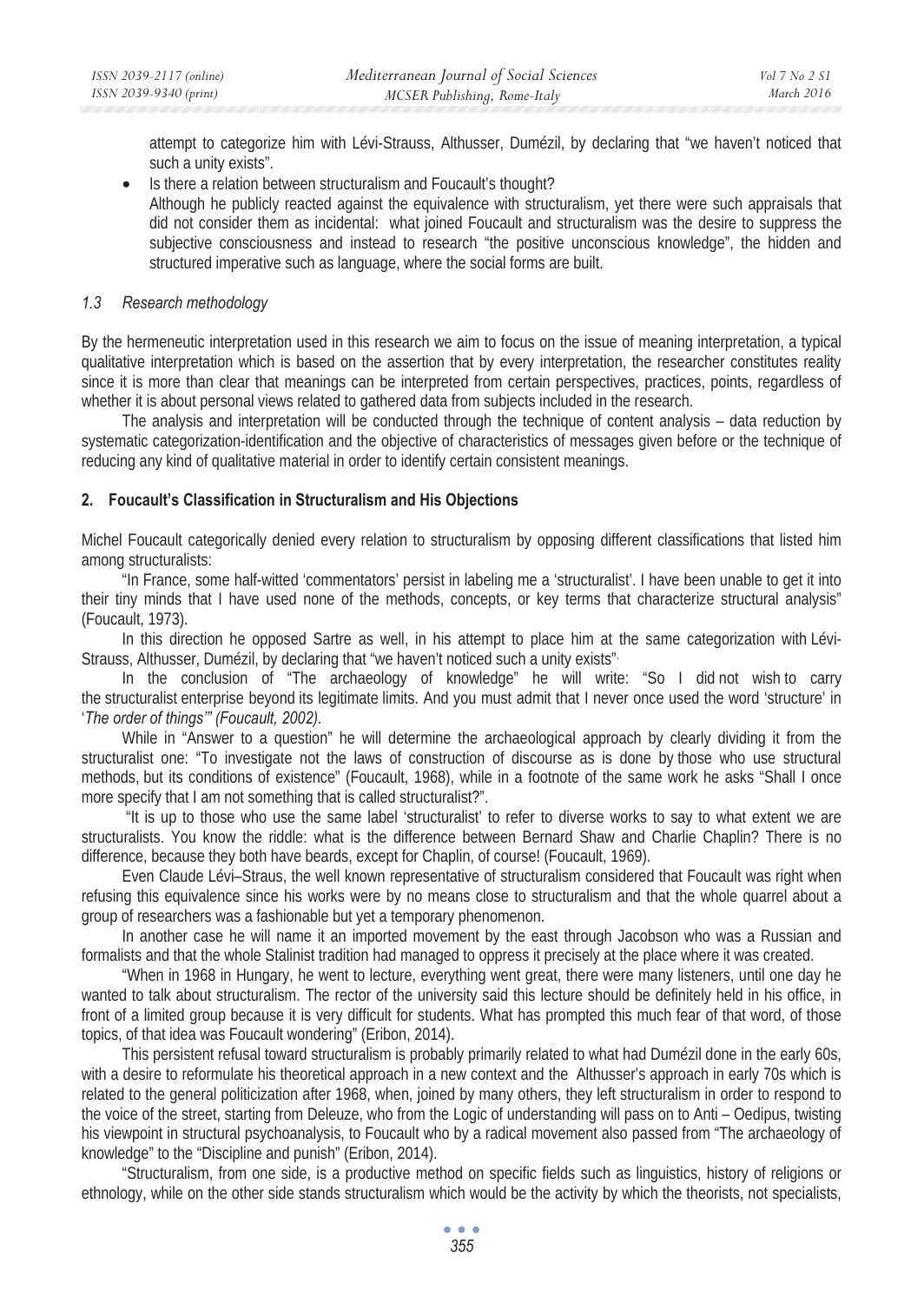| ISSN 2039-2117 (online) | Mediterranean Journal of Social Sciences | Vol 7 No 2 S1 |
|-------------------------|------------------------------------------|---------------|
| ISSN 2039-9340 (print)  | MCSER Publishing, Rome-Italy             | March 2016    |

would try to define the factual relations which perhaps exist between this and that cultural element in our culture, of this or that science, this practical and that theoretical domain and so on. In other words, the mediator would be a type of generalized structuralism but not a measured structuralism of a specific scientific field. It would also be the structuralism that would be concerned with our culture, our world today, the set of practical or theoretical relations which determine our modernity. In this, structuralism would be valued as a philosophical activity is we accept that the role of philosophy is diagnosis. While the structuralist philosopher would be the one who diagnoses what is today (Foucault, 2001).

To respond to all wrong readings and avoid misunderstandings and specify notions, discursive establishments by limiting them with structuralism, Foucault wrote "The Archaeology of knowledge" published in 1969.

"To explain what I have wanted to do in previous books in which many issues have remained uncertain. Not only that, not exactly that, but by going further, to turn back, as a spiral turn, further than how I have been treated, to say from where I have talked, to mark the space that enables these researches, and other, that might never appear; in short, that the meaning of that word, archaeology, which I left empty (…). The sphere of spoken words, that is what we call archive; archaeology is destined to analyze" (Foucault, 2002).

While in 1972, in the new edition of "The birth of the clinic" he will also make some lexical reorientations; therefore the sentence "Here we wanted to prove the structural analysis of a distinguished medical experience in an era…" will become "Here we wanted, in an analysis of a type of discourse – medical experience discourse – in an era…" by erasing the notion structural analysis even in the following pages (Foucault, 1963).

Foucault was not called a structuralist only by his opponents. This way, Deleuze in an article published in 1967, trying to answer what is structuralism, among the representatives, except Lévi – Straus, Lacan, Althusser, he mentions Foucault as well and defines a certain number of formal criteria, which enable that in the parts or heterogeneous orientation and preoccupation to find guidelines on which the affiliation of this movement is based.

Except the distinction with structuralism, with Foucault is constantly present the other tendency of reviewing previous positions and attitudes, expressed in the frames of his works. Thus in 1961 he will declare that "'History of madness' is a history of change, while 'Words and things' is a history of similarities and identities"

### **3. Foucault's Relation to Structuralism**

Although he reacted publicly against the equivalence to structuralism, there were still such evaluations that did not consider them as accidental. Therefore it was considered that the young called him a structuralist to honor him, as they had done with Sartre quarter of a century ago with the modern word of that time, existentialist.

Precisely at the group of works called first-circle group "Mental illness and psychology" (1954), "The birth of the clinic: An archaeology of medical perception" (1963) can be found a stream of thoughts which classify him among leaders of structuralist thought.

Even in the publication titled "Answering a Question", Foucault attempts to modify his position of the time he wrote "Words and things", by which he tacitly accepts some of the comments and criticism given on this work.

It is about the issue: Can the thought that precedes the obligation to the system and discontinuity in the history of the spirit, eliminate every basis for a progressive political intervention? (Foucault, 1968).

He in his response, he initially emphasizes that he is a pluralist, and that the notion system, when it comes to his philosophy, must be used in plural, and always leaning towards individualization of discourse which according to him "is not provided by any formal structure, nor coherent architecture of notions" (Foucault, 1968). And in achieving this goalindividualization of discourse, he uses three measures on the basis of which is seen that "episteme is not any kind of big theory that is present in the underground, but a space of distribution, dissemination" (Foucault, 1968).

It is also a comprehensive thought that the wish to oppress the subjective consciousness joined him to structuralism, that instead of it to research "the positive unconscious knowledge", the hidden and structured imperatives such as the language where social forms are built.

However, unlike the structuralists who claimed to have discovered the system that can scientifically explain everything, starting from the structure of the family to the comprehension of texts, Foucault poses the question how is this intellectual system possible and what are its consequences; a question posed also in the case of psychoanalysis and Marxism, systems which shaped him intellectually but he wanted to reject their scientific allegations (Weeks, 1982).

When "Madness and unreason" was published, Michel Serre qualified it as descriptions of variations of structure, of the structure of separation, relationships, union, foundation, reciprocity, exclusion; since, according to him the history of madness will never be understood as genesis of psychiatric categories, as inquiries, in the period of classicism, for the first positive allusive ideas (Serre, 1962).

In fact, for both directions, the common things were only the denials that between things and consciousness exists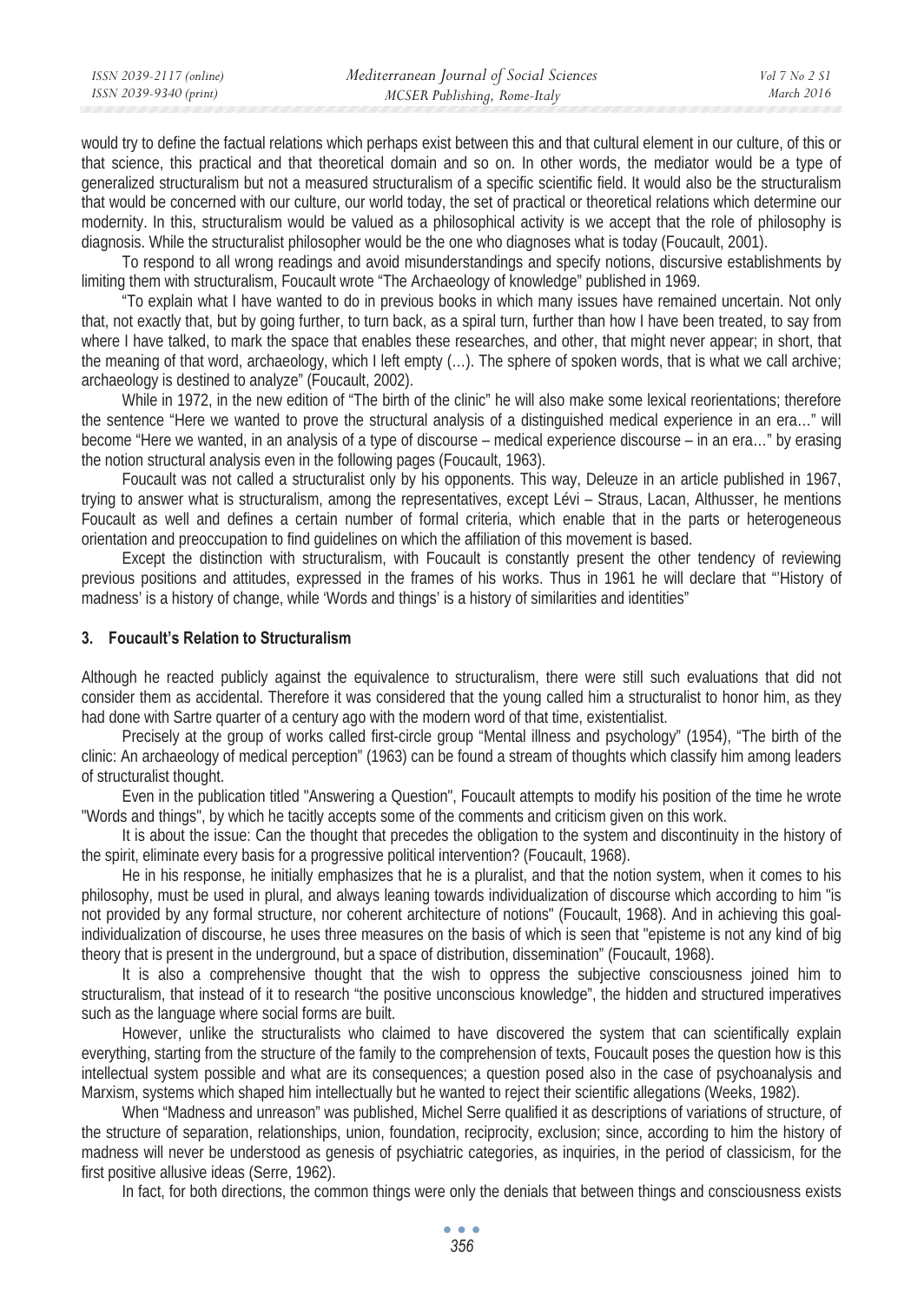| ISSN 2039-2117 (online) | Mediterranean Journal of Social Sciences | Vol 7 No 2 S1 |
|-------------------------|------------------------------------------|---------------|
| ISSN 2039-9340 (print)  | MCSER Publishing, Rome-Italy             | March 2016    |

a special treatment that saves the sovereignty of the subject, a lack of transparency which goes further than the bad faith and ambiguity were precious to the Sarterean subtlety.

On the other side, Jean Piaget will call him "a structuralist without a structure" exactly for the fact that he developed his thoughts about the main issues structuralism was dealing with without even using the structuralist method, in fact Piaget, by structure signified a system, coherence… totality which is not identical to the amount of its parts and the determination of structure in the human life phenomena means re-finding of such totalities, unities, objectively, because structure by definition is a closed system, self-sufficient, which means it will free them from subjectivities.

Even the axiom of structuralism is in this spirit: "To reach reality, experience should be refused, since this is the only way to get saved from the tragic risk of subjectivism".

Therefore, by eliminating the "tragic risk of subjectivism", consequently, the other great risk of philosophy of consciousness is eliminated, the one of freedom in general and freedom of will, because in the dark places of unconsciousness this issue is not submitted, since freedom by definition is a conscious choice while the forms which are unconsciously imposed with different random contents, same for all souls, according to Lévi-Strauss for all times and by Foucault at least for one era.

These forms of "wild thought" as Lévi-Strauss call them, are forms of the natural and universal human thoughts which are accomplished in a limited number, unconsciously, while the non analytical but mandatory processes such as imagination, inventiveness, inspiration, passion represent only a superficial tyranny, games on depths. (The wild thought…).

Whereas, when Gaston Bachelard read his first book, he wrote to Foucault: "Sociologists go far away to explore foreign tribes and people. You tell them that we are a mix of the wilds. You are a true researcher" (Foucault, 1985).

Starting from the essential notions, there are substantial distinctions between him and Levi – Strauss, as one of the emblematic representatives of structuralism. Thus, unlike the evident universal human nature so much proclaimed by Lévi-Strauss, Foucault calls for its diffraction by insisting that there are no permanent elements of the human spirit and that the concept human itself is false and inexistent.

However he was impressed by the success of Claude Lévi-Strauss , and he did not hesitate to declare that he admired the success he had achieved by destroying the borders which were separating the specialized audience which reads university works and the wide cultural audience (Eribon, 2014).

# **4. Conclusion**

We can conclude that Foucault's identification to structuralism was as a consequence that every thought which was separated from Marxism, phenomenology and philosophy of consciousness was easily starting to be considered as a structuralist.

"The structure and discourse were neither Husserl's, or Marx's or humanism's; it was sufficient for you round 1970 to be seen by the historians of society and philosophers of consciousness and subject: Foucault and structuralism, same heresy. But for the others it was exciting that something new emerges" (Veyne, 2008).

The ubiquitous conclusion is that in Foucault exists an amalgam between the structuralist – linguistic thesis in one side and Heideggeranism and Nietzcheanism in the other side, which are not present in Lévi-Strauss thought.

No matter how different their worlds are, yet we can say that they are based on quite similar postulates: the primate of structuralist linguistics, the indifferent attitude towards semantics, disregard of conscious intentions of speaking subjects.

Even to Foucault everything important is in the unconscious, because for him, structuralism is an attempt to shape a content that is beyond awaken and concerned consciousness of the modern knowledge, calling into question our culture, denying humanity and philosophy on which it is based.

We need to emphasize that structuralism's unconsciousness is a pure form, always true, a super rational instrument of classification, an intellect that is always identical to itself, for which everything is an abstract relation, distinguishing from that of Freud which is created by pressure of contents which with their deformed or reformed shape tend to return to consciousness.

# **References**

Eribon, D. (2014). Michel Foucault (*Mišel Fuko).* Beograd: Karpoš.

Foucault, M. (2002). *Archaeology of Knowledge.* London and New York: Psychology Press.

Foucault, M. (2001). *The Essential Works of Foucault* 1954-1984, vol.I (*Dits et écrits I).* Paris: Gallimard.